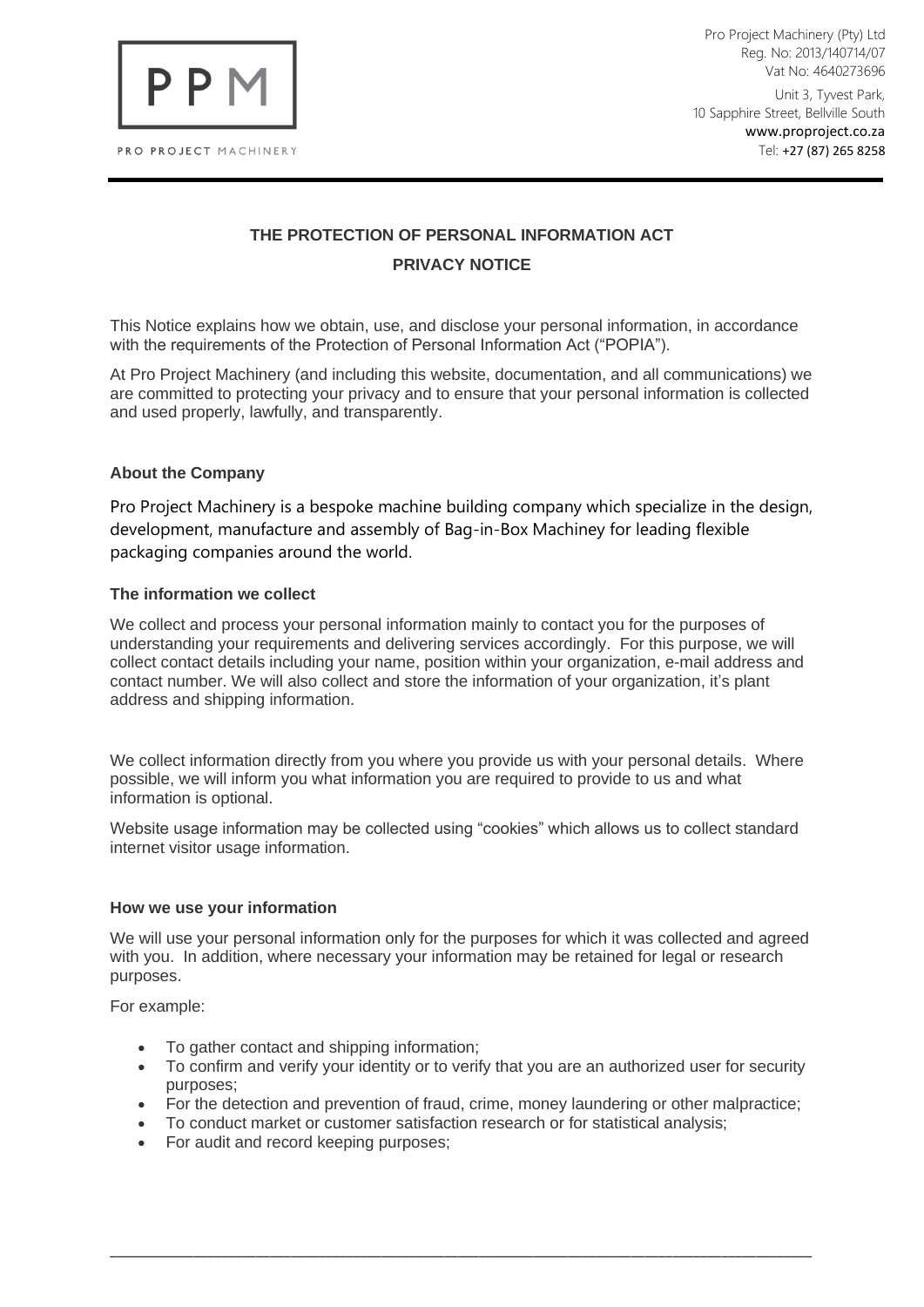

Pro Project Machinery (Pty) Ltd Reg. No: 2013/140714/07 Vat No: 4640273696

Unit 3, Tyvest Park, 10 Sapphire Street, Bellville South www.proproject.co.za Tel: +27 (87) 265 8258

• In connection with legal proceedings.

### **Disclosure of information**

We may disclose your personal information to our service providers who are involved in the delivery of products or services to you. We have agreements in place to ensure that they comply with the privacy requirements as required by the Protection of Personal Information Act.

We may also disclose your information:

- Where we have a duty or a right to disclose in terms of law or industry codes;
- Where we believe it is necessary to protect our rights.

#### **Information Security**

We are legally obliged to provide adequate protection for the personal information we hold and to stop unauthorized access and use of personal information. We will, on an on-going basis, continue to review our security controls and related processes to ensure that your personal information remains secure.

Our security policies and procedures cover:

- Physical security;
- Computer and network security;
- Access to personal information;
- Secure communications;
- Security in contracting out activities or functions;
- Retention and disposal of information;
- Acceptable usage of personal information;
- Governance and regulatory issues;
- Monitoring access and usage of private information;
- Investigating and reacting to security incidents.

When we contract with third parties, we impose appropriate security, privacy, and confidentiality obligations on them to ensure that personal information that we remain responsible for, is kept secure.

We will ensure that anyone to whom we pass your personal information agrees to treat your information with the same level of protection as we are obliged to.

#### **Your Rights: Access to information**

You have the right to request a copy of the personal information we hold about you. To do this, simply contact us at the numbers/addresses as provided on our website and specify what information you require. We will need a copy of your ID document to confirm your identity before providing details of your personal information.

Please note that any such access request may be subject to a payment of a legally allowable fee.

\_\_\_\_\_\_\_\_\_\_\_\_\_\_\_\_\_\_\_\_\_\_\_\_\_\_\_\_\_\_\_\_\_\_\_\_\_\_\_\_\_\_\_\_\_\_\_\_\_\_\_\_\_\_\_\_\_\_\_\_\_\_\_\_\_\_\_\_\_\_\_\_\_\_\_\_\_\_\_\_\_\_\_\_\_\_\_\_\_\_\_\_\_\_\_\_\_\_\_\_\_